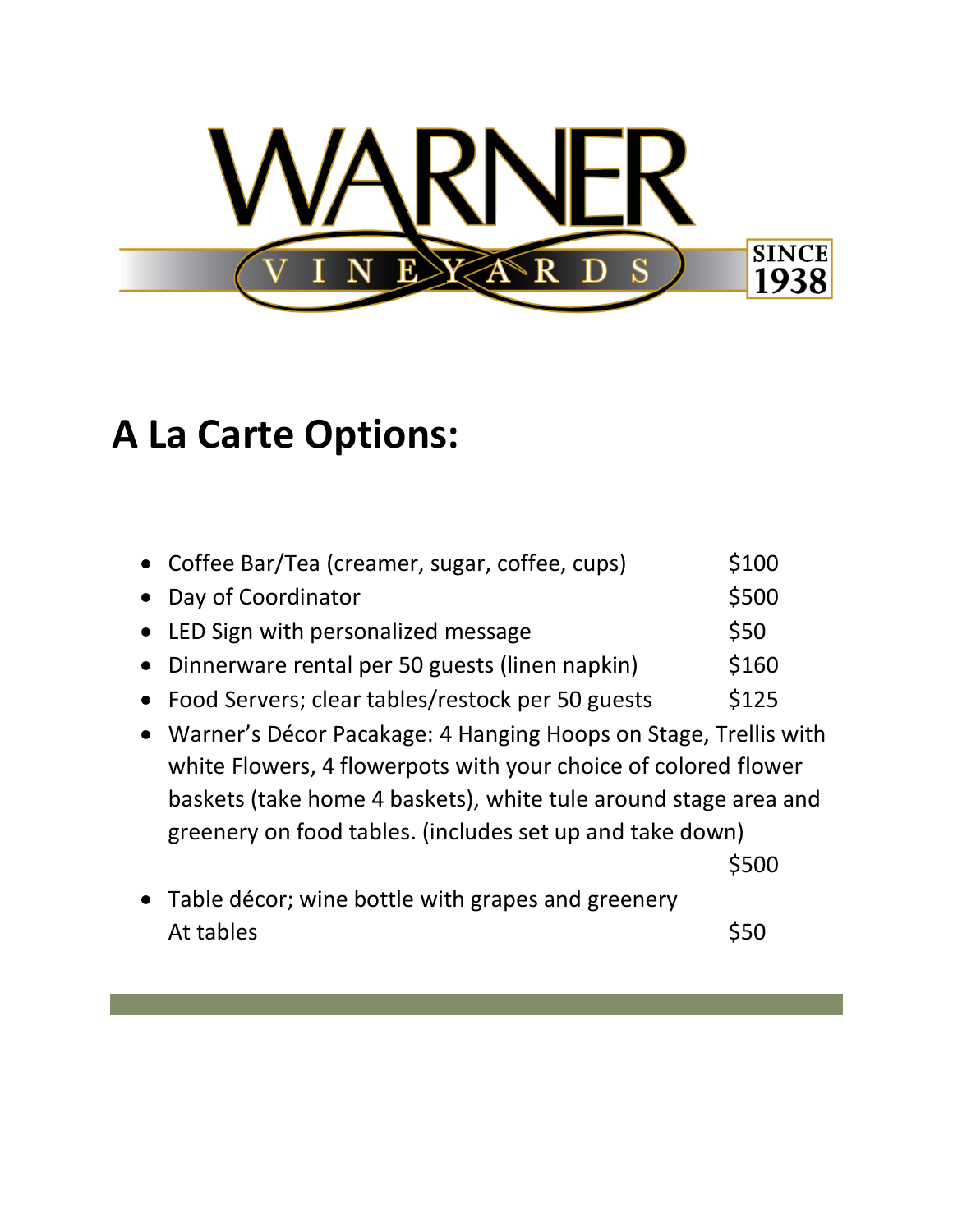Hors d'oeuvre options: \$6.99/person (prices may vary month to month)

- 1. Charcuterie Boards (large heart shaped or two boards) Flat rate \$150
- 2. Two-tier Fruit Display Flat Rate \$65
- 3. Pretzel Bites & Warner's Beer Cheese
- 4. Chips & Salsa
- 5. Chips & Warner's Beer Cheese
- 6. House made Spinach/Artichoke Dip with chips or Pita Bread
- 7. Hummus & Pita Bread
- 8. House Made French Onion Dip and Chips
- 9. Taco Dip and Tortilla Chips
- 10. Bruschetta with goat cheese and sun dried tomatoes
- 11. House Made French Onion Dip with chips

Dinner options: \$15.99/person One Main plus 2 sides (prices may vary month to month)

## Main:

- 1. Lasagna Meat or Veggie
- 2. Chicken Parm with Angle Hair Pasta
- 3. Slow Smoked Pulled Chicken/Pork (comes with 2 bbq sauces & homemade buns)
- 4. Wings Boneless or Bone In

## Sides:

- 5. Mac & Cheese
- 6. Potato Salad
- 7. Cheese Bread
- 8. Garlic Bread
- 9. House Salad with 3 dressings; House Made Ranch, Vinaigrette, French
- 10. Coleslaw
- 11. Yellow Rice
- 12. Roasted Vegetable Medley
- 13. Caprice Salad
- 14. Broccoli Salad

## Desserts: \$4.99/person

1. Brownie Bites